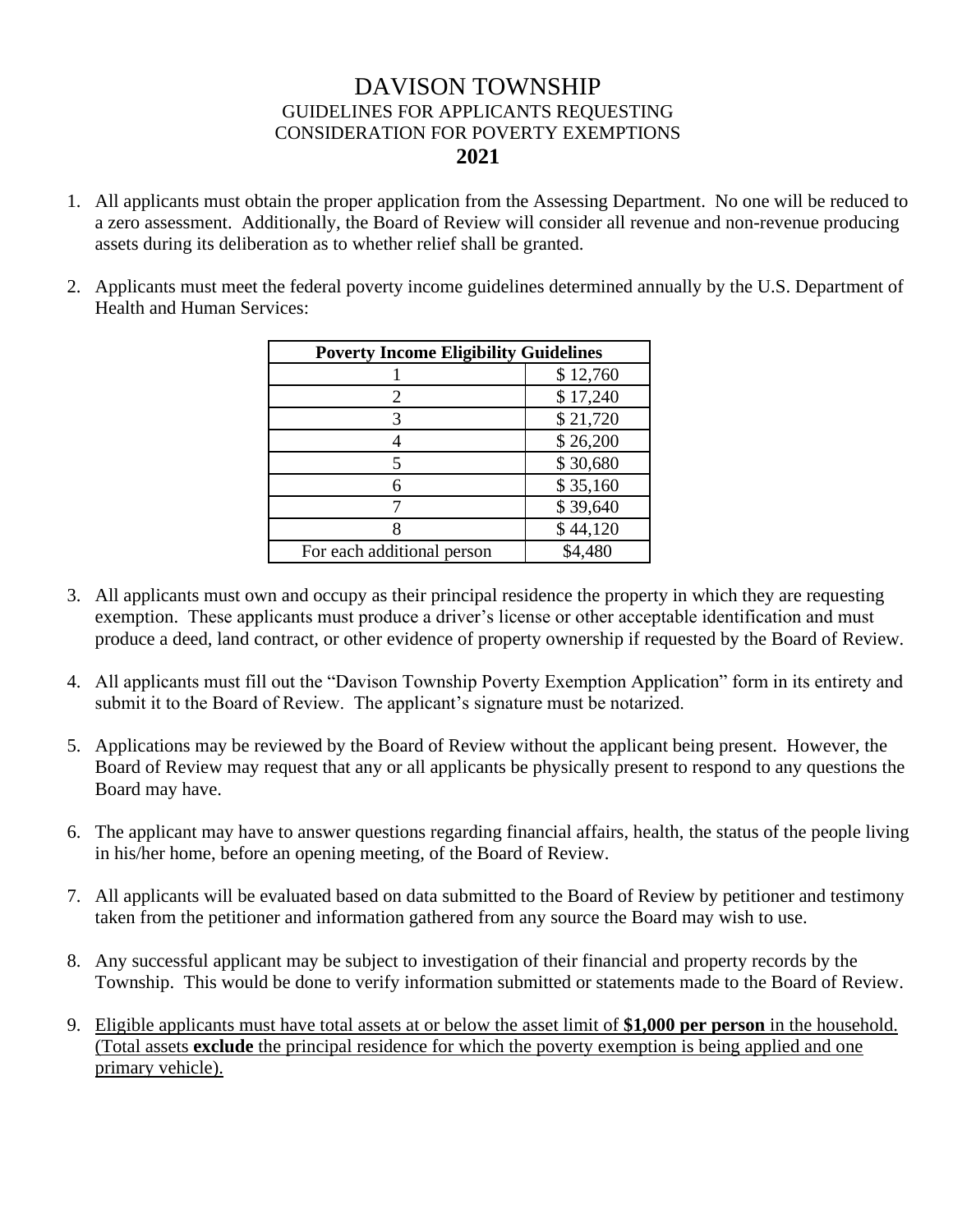# **DAVISON TOWNSHIP POVERTY EXEMPTION APPLICATION**

I, \_\_\_\_\_\_\_\_\_\_\_\_\_\_\_\_\_\_\_\_\_\_\_\_\_\_\_\_\_\_\_\_ , Applicant, being the owner and residing at the property that is listed below ,as my principal residence, apply for property tax relief under MCL 211.7u of the General Property Tax Act, Public Act 206 of 1893. The principal residence of persons who, in the judgment of the township supervisor or city assessor and board of review, by reason of poverty are unable to contribute toward the public charges is eligible for exemption in whole or in part from taxation per MCL 211.7u(1).

In order to be considered complete, this application must: 1) be completed in its entirety, 2) include information regarding all members residing within the household, and 3) include all required documentation as listed within the application. Please write legibly and attach additional pages as necessary.

#### **PERSONAL INFORMATION: Petitioner must** list all required personal information.

| Property Address of Principal Residence:               | Daytime Phone Number:                    |                   |
|--------------------------------------------------------|------------------------------------------|-------------------|
| Age of Petitioner:                                     | Marital Status:                          | Age of<br>Spouse: |
| Number of Legal Dependents:                            | Age of Dependents:                       |                   |
| Applied for Homestead Property Tax Credit (yes or no): | Amount of Homestead Property Tax Credit: |                   |

**REAL ESTATE INFORMATION:** List the real estate information related to your principal residence. Be prepared to provide a deed, land contract, or other evidence of ownership of the property at the BOR meeting.

| <b>Property Parcel Number: 05-</b> | Unpaid Balance Owed On Prinicpal Residence: \$ |
|------------------------------------|------------------------------------------------|
| Name of Mortgage Co.:              | Monthly Payment: \$                            |
| Length of Time At This Residence:  |                                                |

#### **ADDITIONAL PROPERTY INFORMATION:** List information related to any other property you or any household member owns.

| Do you own, or are buying, other property (yes or no)? If yes, complete the<br>information below. |  |                | Amount of Income Earned from Other Property: |
|---------------------------------------------------------------------------------------------------|--|----------------|----------------------------------------------|
| <b>Property Address</b><br>Name of Owner(s)                                                       |  | Assessed Value | Amount & Date of Last<br>Taxes               |
|                                                                                                   |  | Φ              |                                              |
|                                                                                                   |  | Φ              |                                              |

#### **EMPLOYMENT INFORMATION:** List your current employment information.

Employer Name: Name of Contact Person:

Address of Employer: Employer Phone #: \_\_\_\_\_\_\_\_\_\_\_\_\_\_\_\_\_\_\_\_\_\_\_\_\_\_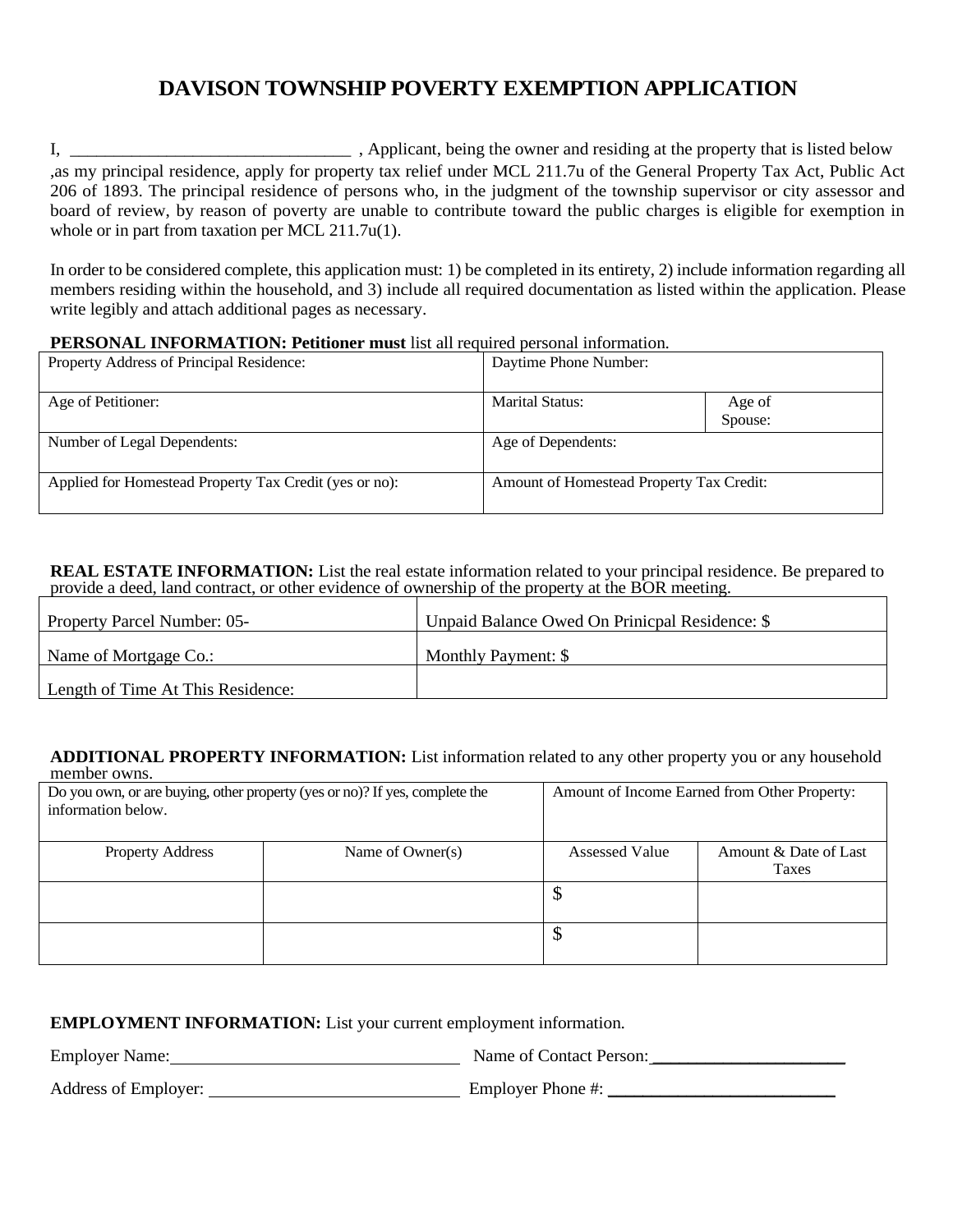List all income sources, including but not limited to: salaries, Social Security, rents, pensions, IRA's (individual retirement accounts), unemployment compensation, disability, government pensions, worker's compensation, dividends, claims and judgments from lawsuits, alimony, child support, friend or family contribution, reverse mortgage, or any other source of income

| Source of Income | Monthly or Annual Income? |
|------------------|---------------------------|
|                  |                           |
|                  |                           |
|                  |                           |

**CHECKING, SAVINGS AND INVESTMENT INFORMATION:** List any and all savings owned by all household members, including but not limited to: checking accounts, savings accounts, postal savings, credit union shares, certificates of deposit, cash, stocks, bonds, or similar investments.

| Name of Financial Institution<br>or Investments | Amount on Deposit | Current<br><b>Interest Rate</b> | Name on Account | Value of<br>Investment |
|-------------------------------------------------|-------------------|---------------------------------|-----------------|------------------------|
|                                                 |                   |                                 |                 |                        |
|                                                 |                   |                                 |                 |                        |
|                                                 |                   |                                 |                 |                        |

#### **LIFE INSURANCE:** List all policies held by all household members.

| Name of Insured | <b>Amount of Policy</b> | Monthly<br>Payment | Policy Paid<br>in Full | Name of Beneficiary | Relationship to<br>Insured |
|-----------------|-------------------------|--------------------|------------------------|---------------------|----------------------------|
|                 |                         |                    |                        |                     |                            |
|                 |                         |                    |                        |                     |                            |
|                 |                         |                    |                        |                     |                            |

**MOTOR VEHICLE INFORMATION:** All motor vehicles (including motorcycles, motor homes, camper trailers, etc.) held or owned by any person residing within the household must be listed.

| Make | Year | Monthly Payment | Balance Owed |
|------|------|-----------------|--------------|
|      |      |                 |              |
|      |      |                 |              |
|      |      |                 |              |

#### **OTHER ASSETS: List any other assets owned by any person residing in the household not previously listed**.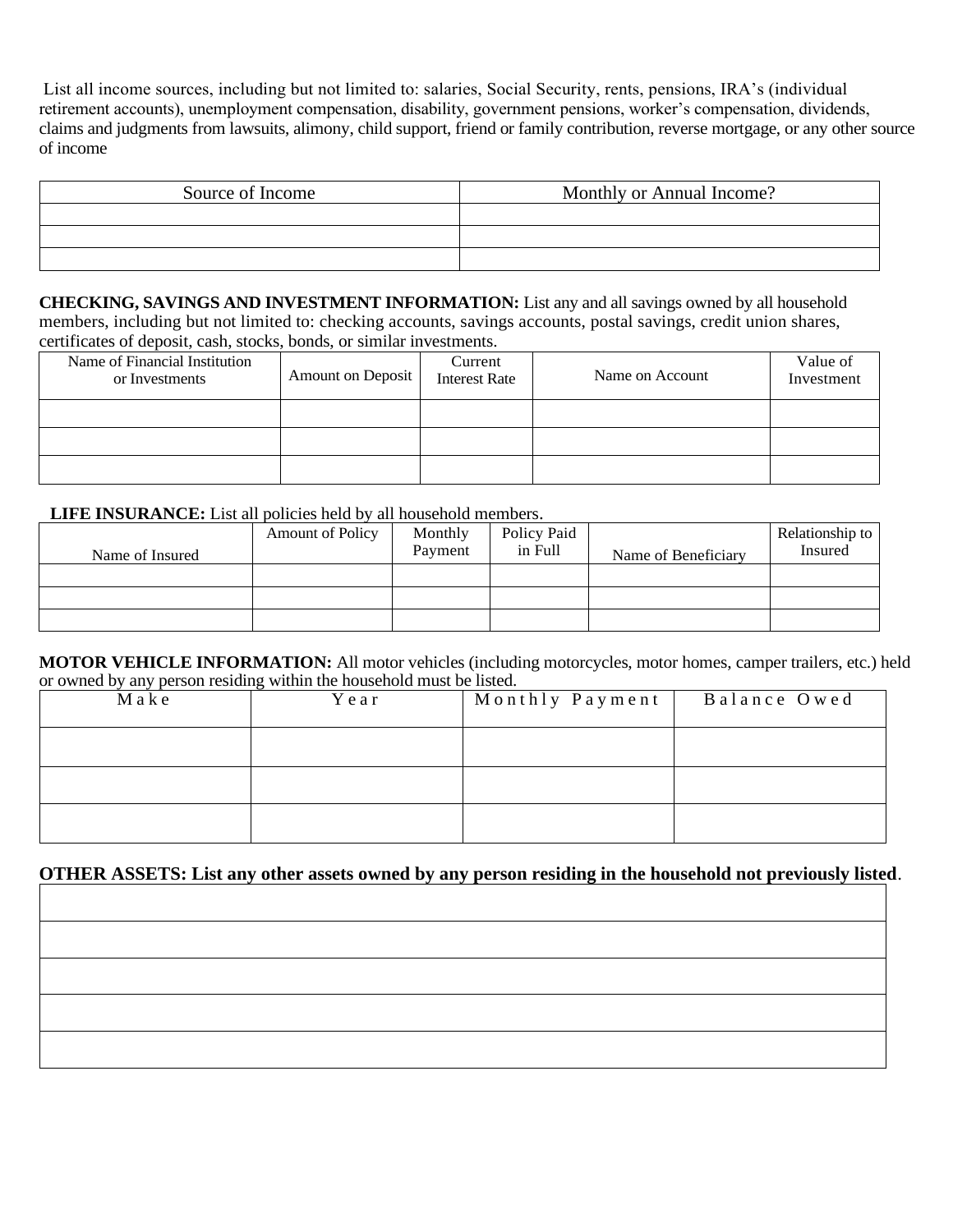### **LIST ALL PERSONS LIVING IN HOUSEHOLD:** All persons residing in the residence must be listed.

| First & Last Name | Age | Relationship to<br>Applicant | Place of Employment | Amount of<br>Monetary<br>Contribution to<br>Family Income |
|-------------------|-----|------------------------------|---------------------|-----------------------------------------------------------|
|                   |     |                              |                     |                                                           |
|                   |     |                              |                     |                                                           |
|                   |     |                              |                     |                                                           |
|                   |     |                              |                     |                                                           |
|                   |     |                              |                     |                                                           |

### **PERSONAL DEBT:** All personal debt for all household members must be listed.

| Creditor | Purpose of Debt | Date of Debt | Original Balance | Monthly<br>Payment | <b>Balance Owed</b> |
|----------|-----------------|--------------|------------------|--------------------|---------------------|
|          |                 |              |                  |                    |                     |
|          |                 |              |                  |                    |                     |
|          |                 |              |                  |                    |                     |
|          |                 |              |                  |                    |                     |

**MONTHLY EXPENSE INFORMATION:** The amount of monthly expenses related to the principal residence for each category must be listed. Indicate N/A as necessary.

| Heating:           | Electric:                       | Water:             |
|--------------------|---------------------------------|--------------------|
| Phone:             | Cable:                          | Food:              |
| Clothing:          | Heath Insurance:                | Garbage:           |
| Daycare:           | Car Expense (gas, repair, etc): | Other (list type): |
| Other (list type): | Other (list type):              | Other (list type): |
| Other (list type): | Other (list type):              | Other (list type): |
| Other (list type): | Other (list type):              | Other (list type): |